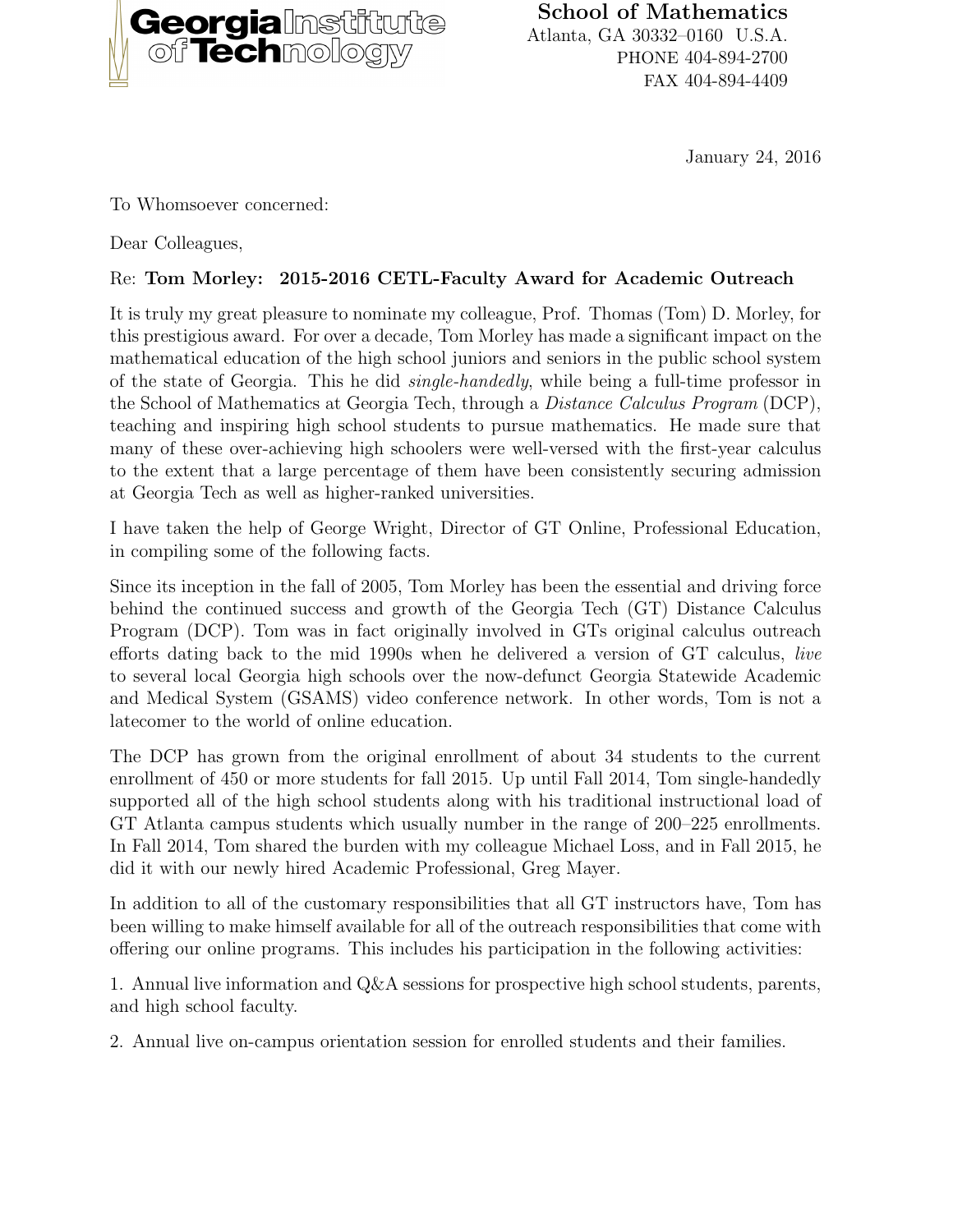3. Special pre-start of fall semester live online class for all enrolled high school students for additional orientation to the course and Q&A. This is also used by the participating high schools as an opportunity to test their equipment and train local high school support staff.

4. Field calls to his personal cell phone or emails from individual high school students who have questions about course content because they are unable to attend extra study sessions on campus.

5. Participation in the annual School District Math Coordinators meetings held on campus every spring in the GT Global Learning Center. He makes presentations about the two MATH courses he teaches and answers questions from the district coordinators for several hours.

Tom also makes sure that every high school student is welcome to attend his class on campus should the student wish to come to campus perhaps when her/his school is closed for a vacation.

When the two-course sequence is completed, Tom is still not done supporting his high school students. Each year a number of the students seek additional advanced mathematics courses from GT because they have not graduated from high school and wish to advance in their study of math. So Tom is willing to work with this small group of students offering them an independent study (or a reading course) of more advanced topics.

Another testament to Tom's sustained efforts at outreach is that several students who had taken Tom's classes in high school decided to help the next batch of students and signed up to be TAs, once they arrived at Georgia Tech!

I provide below (and in the additional material) some impressive statistics and high-praise from various people from our Professional Education as well as from numerous students who have taken Tom's classes.

Striking Stats. The latest stats provided by Ashley Brooks (GT Admissions) and George White (GT online) on the 2014 Freshman class which pertains to the GT DCP:

- 185 Distance Calculus Participants in this year's incoming freshman class of 2,843, which is 6.5% - DCP students make up 12.4% of the Georgia students in our freshman class  $(185/1, 489)$ .

Also pertaining to the same incoming class: Of the 355 DCP students who are 2014 high school graduates, 333 applied for Freshman Admission, and 331 were accepted – 99.4% Admit Rate compared to 32% in overall Freshman class!

The numbers from 2014 are that 450 enrolled from distance calculus, while GT had a total of 2800 enrolled freshman. This is 16% of the freshman class! With an average SAT (estimated from public numbers) at the 99% percentile overall, And over 75% Georgia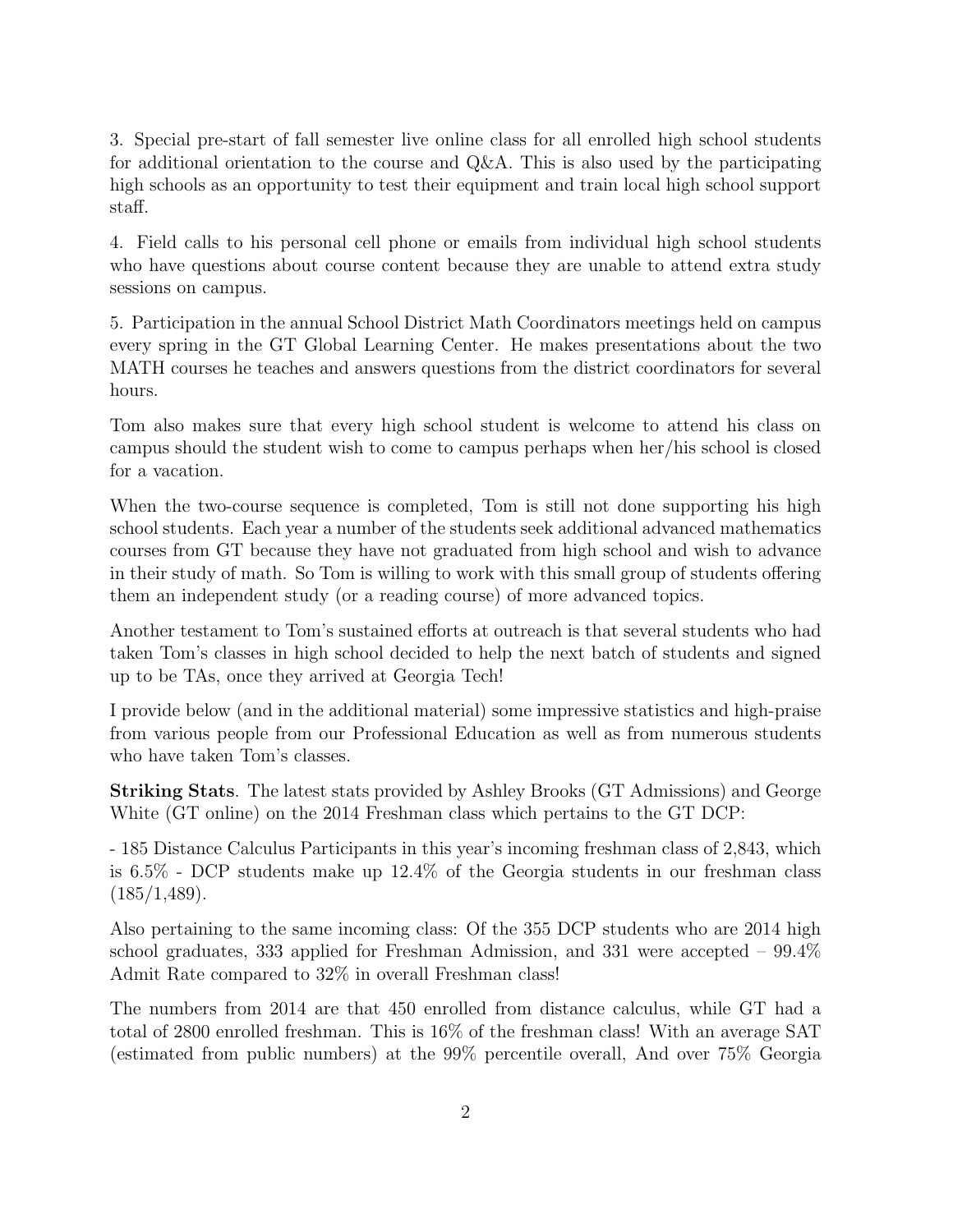Tech. (Back of envelope calculation.) This proves that this program is undoubtedly a game changer for Georgia Tech.

- 418/438 (93%) of former and current DCP students who are 2015 high school graduates applied for freshmen admission at Georgia Tech; - 375/418 (89.7%) of DCP students in the freshman applicant pool for 2015 were admitted, compared to 32% admit rate in overall freshman class.

- 237/375 (73.3%) of admitted DCP students will enroll at Georgia Tech as undergraduates, compared to 35.7% yield rate in overall freshman class.

Additionally, we have the following statistics.

- Started Fall 2005: 35 Fulton County Students

- Fall 2006 : Cobb county added 79 students

Now we have over 500 (and would be larger if we had the resourses to handle). There is similar data available for the years 2005 – 2015.

In summary, there is absolutely no doubt in my mind, (and that of several people involved in educational efforts at GT), that Tom is most deserving of this award for his sustained contributions to offering exciting advanced mathematics to high school students and in improving the mathematics education of students in the first two years of college. It is truly my pleasure and an honor for me to be able to nominate Tom!

Sincerely,

Prasad Tetali

Interim Chair, School of Mathematics Georgia Institute of Technology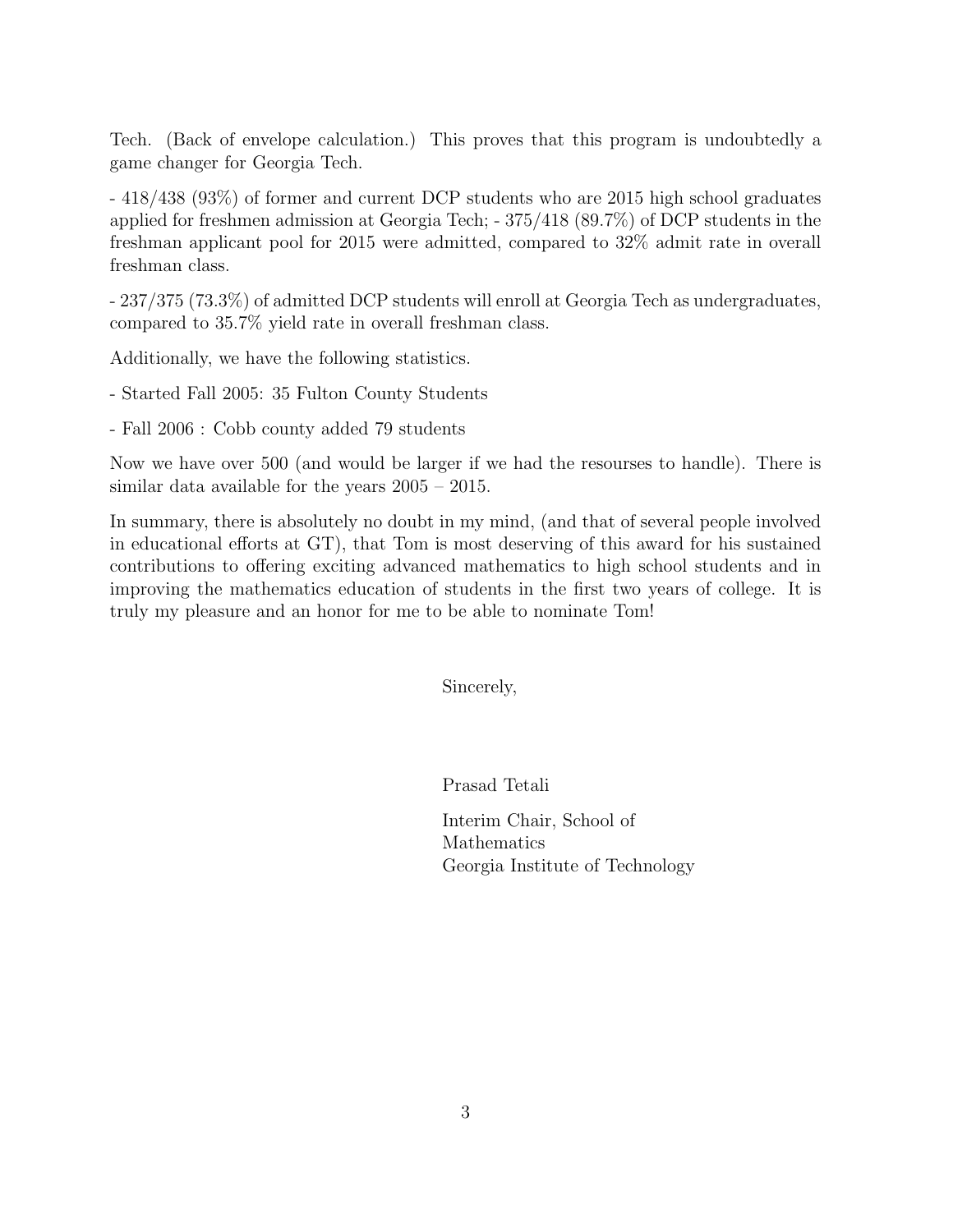# Table of Contents

This nomination packet consists of :

| • Letter of nomination from School Chair, Prasad Tetali      | Pages $1-3$  |
|--------------------------------------------------------------|--------------|
| • Table of contents for the packet                           | Page 4       |
| • Description written by the candidate, Prof. Tom Morley     | Pages 5-6    |
| • Support material from DLPE, Admissions and former students | Pages $7-12$ |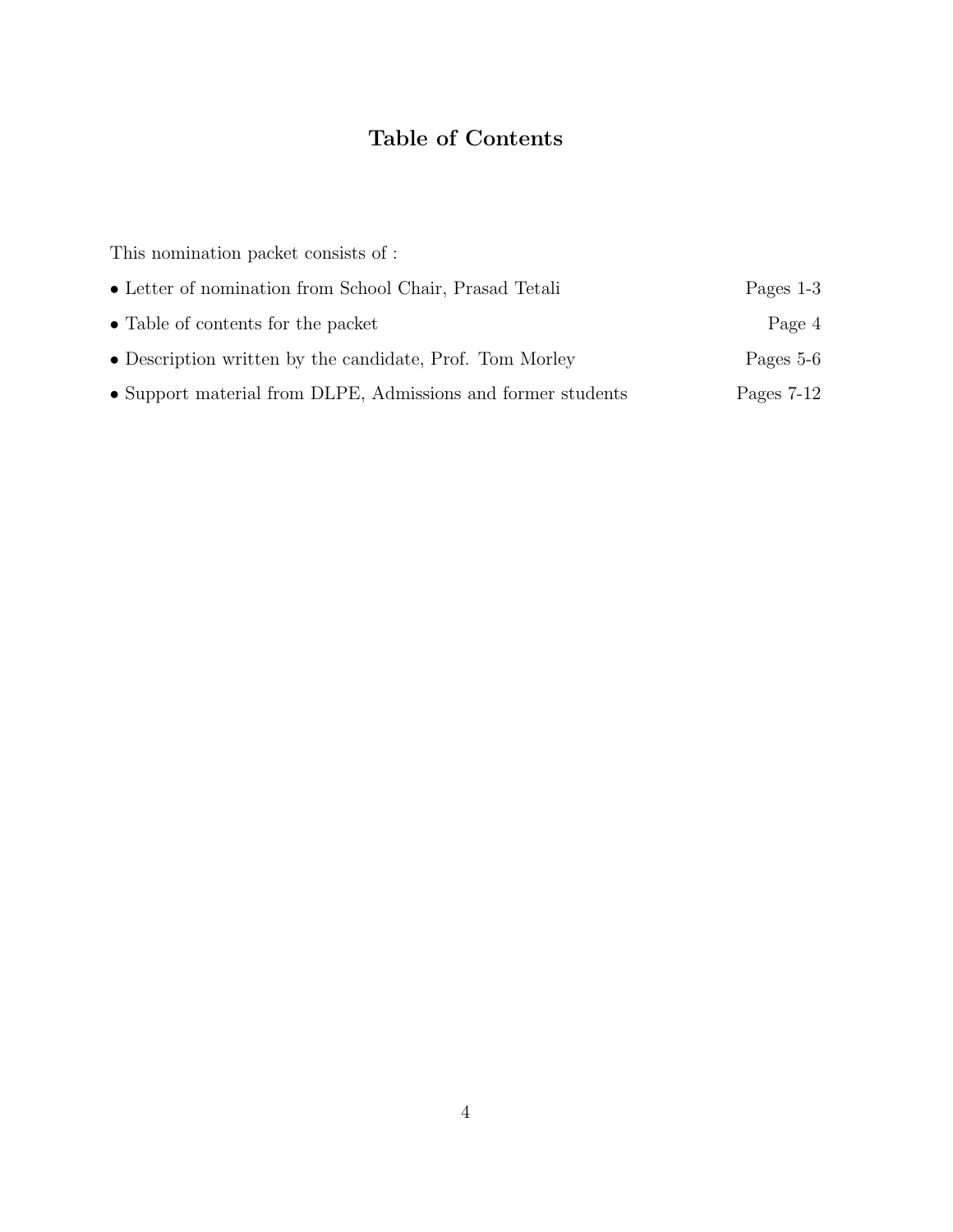• Description, written by the candidate, of the excellence and impact of the outreach activities.

## **The Distance Calculus Program**

The distance calculus program has been a transformative program for the undergraduate experience at Georgia Tech. Starting off with about 30 students a year in Fall 2005, it now serves over 500 of Georgia's best and brightest high school students. These are Georgia high school students that have completed AP calculus before they have graduated. The distance calculus program provides them with real Georgia Tech college credit for Calculus II and III. The course is offered over audio and video, synchronous with an on campus course. The students take exactly the same quizzes and tests as the on-campus students. Almost 100% of these students apply to and are admitted into Georgia Tech, and about 50% attend, constituting more than 5% of the following year's Freshman class, a very high acceptance rate for students of this quality. Thus the distance calculus program has been an incredibly successful recruiting program for the top Georgia high school students in the counties that are a part of this program (Fulton, Cobb, Gwinnett, Henry and Forsyth currently). The long term consequences of this are inevitable – a better GT undergraduate class!

In 2014, Of the 355 Distance Calculus students were 2014 high school graduates, 333 applied for Freshman Admission, 331 were accepted (99.4% Admit Rate compared to 32% in overall Freshman class). The program is a win-win proposition for Georgia Tech, the school systems and the students. Georgia Tech gets some of the best students around, the school systems get a college-level course for their students, and the students get an education and an introduction to Tech, before setting foot on campus.

This program would not be possible without the cooperation of many people, offices and organizations. In addition to my efforts (sole instructor until 2014-5), and recently the help of other professors (Michael Loss, Academic Professional Greg Mayer, and this semester, Doron Lubinsky), this would not be possible without the cooperation of Professional Education, CEISMC, and Admissions, and, of course, the School of Mathematics.

In addition, the County School Systems including Fulton County Schools, Cobb County Schools, Gwinnett County Schools, Forsyth County Schools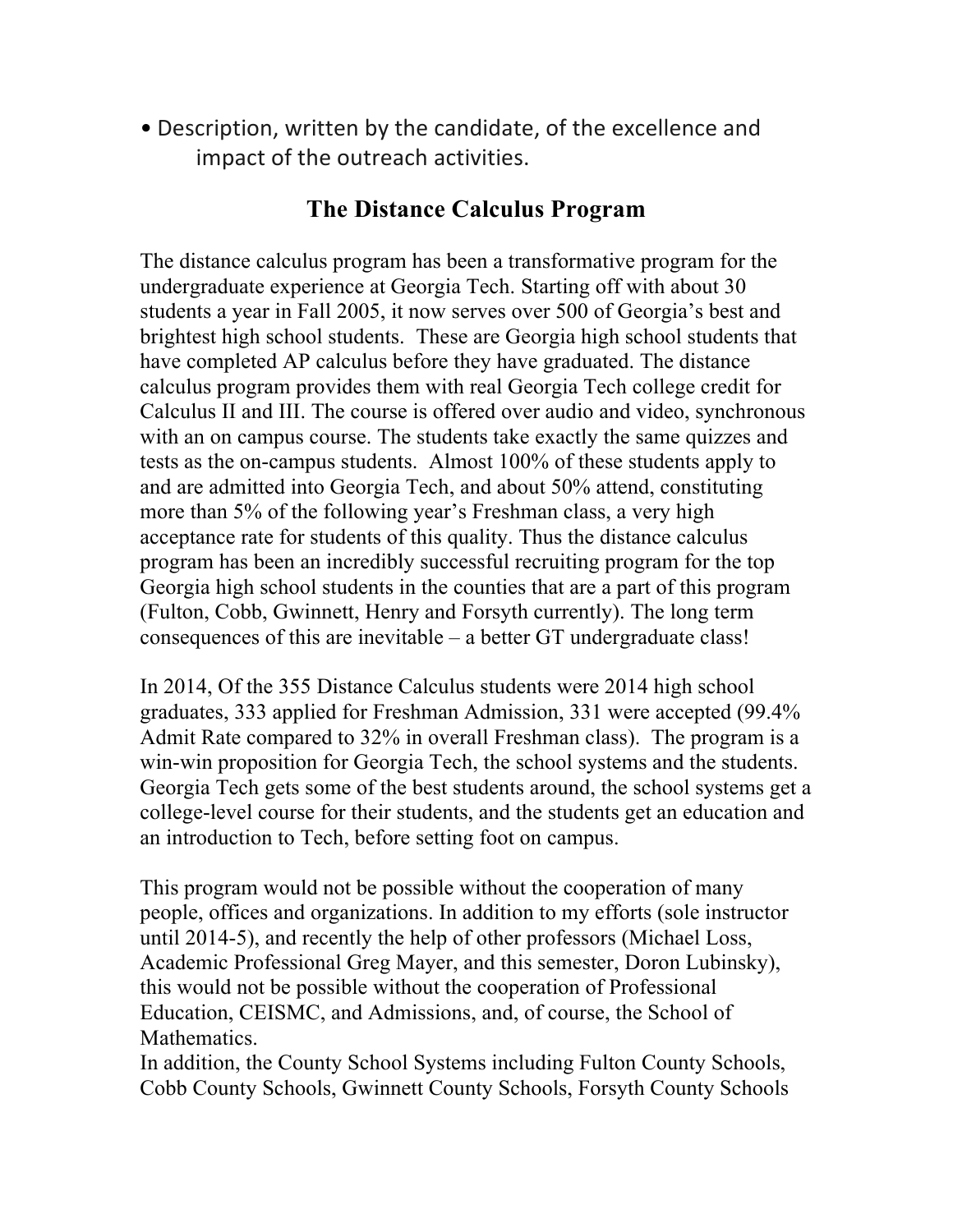and others. Also, individual Mathematics teachers at all the schools have done a great job at preparing their students for the rigorous work of these college level courses, and often participate as local facilitators, providing logistics in getting student work back and forth, and helping their own students with the material.

The distance calculus program has made a clear impact in admitting students of strong caliber and mathematical background at Tech. Several units on campus along with the School administration as well as upper administration are all in unison in endorsing this fact. I am deeply grateful of Georgia Tech giving me this opportunity to inspired and energize the talented high school students of the State of Georgia. This has given me the utmost personal as well as professional satisfaction in the last decade or so of my career!

SERVICE TO THE COMMUNITY (partial list):

Committee for the Framework for Math I (9th grade), Georgia Department of Education 2006-7; Committee Math II (10th grade), GA DOE 2007-08

Workshops (one to four weeks, followed by 3-4 days followup during school year) for Fulton County 6th grade teachers and GPS (Georgia Performance Standards)

Summer 05, for Fulton County 7th grade teachers and GPS Summer 06, for Fulton County 8th and 9th grade teachers Summer 07, Fulton County High school teachers summer 2008, 2009, 2010, 2011. Fulton County first through third grade teachers summer 2000. *Most of the above patially supported by a NSF – PRISM / Math Science Partnership grant to Fulton County Schools.*

Dekalb county high school mathematics teachers summer 2008.

Hall County high school math teachers, summer 2009, 2011.

DeKalb couunty teachers Summer 2009.

Workshops for Atlanta Public School and Dekalb County School Advanced Placement Teachers 2004-2007.

Workshop for Dekalb middle school teachers on the Georgia Performance Standards, summer 2007

Fall 2001- 2015, Judge Southeastern semifinals, Westinghouse-Simmons Science Prize. **-- Prof. Tom Morley SOM, Georgia Institute of Technology**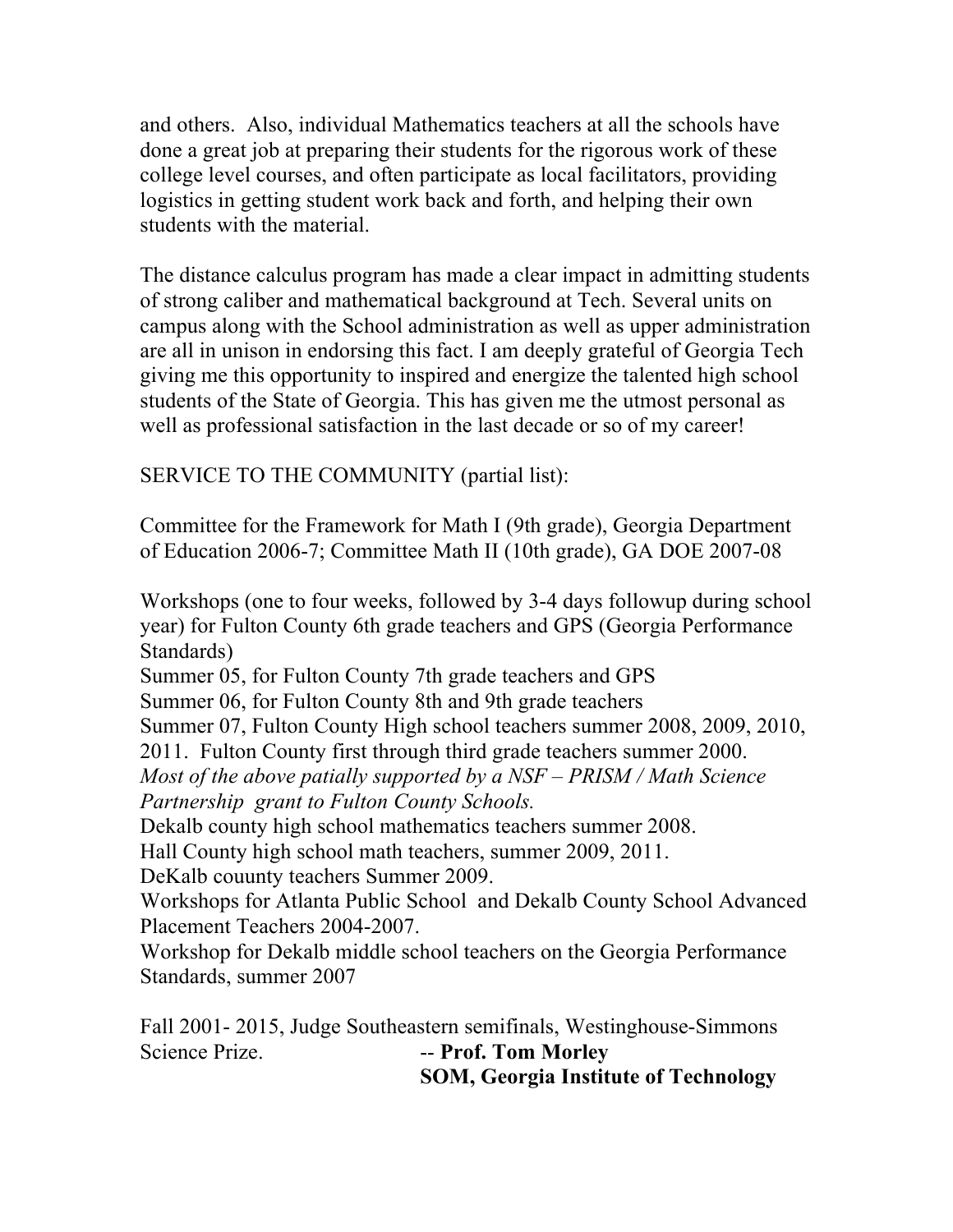### Additional material: Quotes from Professional Education, Admissions and Former Students

"Congratulations to Tom! Certainly, the DCP has been an incredible program for not just the School of Mathematics, but all of Georgia Tech. Starting out with just 34 students, to see where it is today has been an wonderful journey and many thanks for his vision, passion and dedication to the many students who are now sharing their experience with new enrollments in the class. Each year has brought new challenges and new students to Georgia Tech. As we look forward, certainly still new challenges ahead but ones worth finding solutions."

– Nelson Baker, Dean of Professional Education, Georgia Tech.

"Tom has remained flexible in his instructional methodology and approach to teaching online. As we all know very well, the state of online instruction at the higher education level is a rapidly evolving space. In every case that I am aware of, Tom has readily adapted to our newest innovations in online instruction technology without complaint or reservation. He welcomes the opportunity to learn how to use the technology and in many cases adopts it for his other non-online courses as well.

As I have stated often, without Tom Morleys willingness to adapt and innovate I have no doubt what-so-ever that the current Distance Calculus Program would not be as large and successful as it is. In fact, I have serious doubts that it would even exist without the contributions of Dr. Morley."

– George Wright, Director, GT Online, Professional Education, Georgia Tech

"Dr. Tom Morley has been critical in Georgia Tech's efforts to inspire and recruit Georgia's most talented math students for over a decade now. When the concept of Distance Calculus was emerging, very few schools locally were engaged with colleges in their high schools, and particularly not online. Through Dr. Morley's engaging style and availability to students, parents and administrators, he helped build the program from 32 in year one to over 450 annually in recent years. The format, teaching style, and personalized exchange has drawn many students into the program in high school and led them to Tech for their undergraduate career. In particular I have talked to a sizable number of young women who have taken this course who say that participating in DCP has given them the confidence and exposure they needed to continue to pursue advanced math and STEM fields more broadly. Perhaps this statistic is the most compelling– One of every five Tech freshman from Georgia this year took Distance Calculus with Dr. Morley in high school. There is simply no question that his impact on students, his enhancement of our brand, and his service to the State are unrivaled. "

– Rick Clark, Director, Undergraduate Admission Chair, GT Staff Council;@gtadmission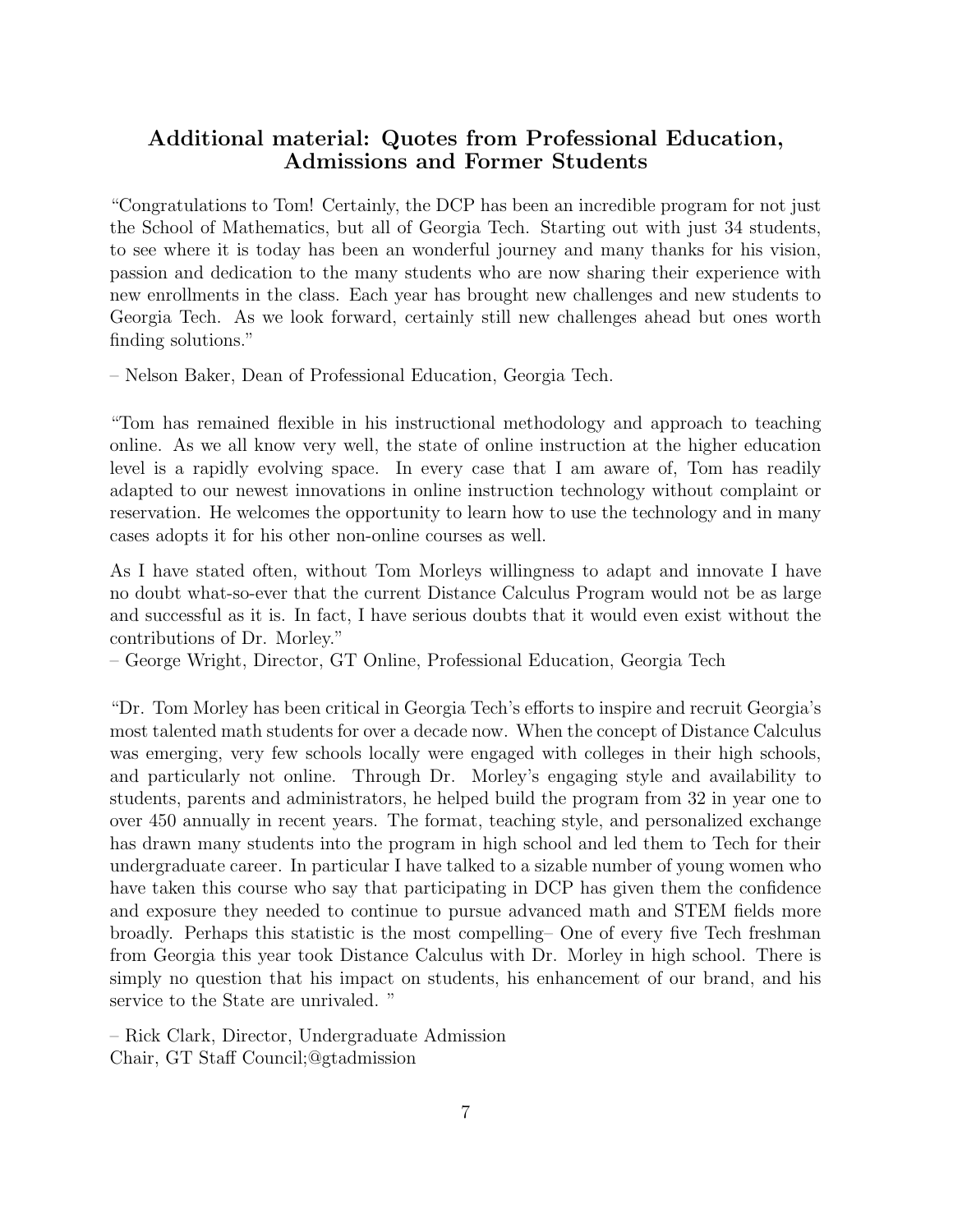"I had Dr. Morley as a spring Distance Calculus student, so I feel obligated to comment on his class. I was always in awe of Dr. Morley as he was knowledgeable, yet he related every concept to real-world applications. Whether on how curl functions could be used in fluid dynamic predictions or how gradients could be visualized in the topography of Peachtree St., Dr. Morley was always there to provide a nice example of how the mathematics could be used. In addition, his friendly demeanor meant we could always depend on him to answer a question, no matter how trivial or repetitious. Our entire high school class loved Dr. Morley, despite the fact we had never met him. The whole of Georgia Tech is indebted to Morley's service."

– Most Sincerely, Mohammed Saqib.

"My name is Sahithi Puligundla. I was part of the distance calculus program last year. I am now studying computer science at Georgia Tech. I think that the distance calculus program was a great experience for me as it helped me prepare for college. It also exposed me to the way that college classes worked and helped me develop my own expectations about college classes. I believe that this program also helped me get accepted to Georgia Tech. The distance calculus program helped me prove that I could excel in college courses and specifically classes at Georgia Tech. Overall this class was an unique experience as I got to experience how a college class works and I got to experience distance learning. I also thought that Dr.Morley was a great professor. He explained things in a way that everyone could understand. Dr. Morley also made the class more interesting by making it apply to the real world in some way. He would use some real life examples to explain some concepts. He would also use models as a way for us to grasp some abstract concepts such as planes. Overall I really liked the experience of the Distance Calculus Program. Thank you,"

–Sahithi Puligundla

"Dr. Morley was one of the most interesting professors I've had. He played a different piece of classical music every morning and would give us background information on the piece we heard. One time I asked him for classical music recommendations and he responded promptly with an array of music that was enjoyable to listen to. His knowledge of calculus is extensive, and it really showed in his lectures. I've never had a teacher like Morley, and I doubt I ever will again. I was lucky to have him as a teacher." –Kyle Varnedoe; kyle@varnedoe.com.

"I took Distance Calculus in my senior year of high school, and I can honestly say it was an absolute lifesaver. Every senior inevitably gets senioritis at some point in their final year, which leads to an interesting transition to being a hard working college freshman. Distance Calculus not only gave me a good idea of what an actual college class was like, but it also gave me a class that, in my senior eyes, actually mattered. Dr. Morely is incredibly passionate about the subject and never failed to keep us engaged, even when we were just watching the class online. On top of all that I would like to thank him from the bottom of my heart for getting me through calculus and for giving me the ability to, at least for one semester, put a 4.0 GPA at Georgia Tech on my resume." – Cassie Mullins

#### "To Whom it May Concern,

I was a student in the distance calculus program at Lassiter High School during the 2014-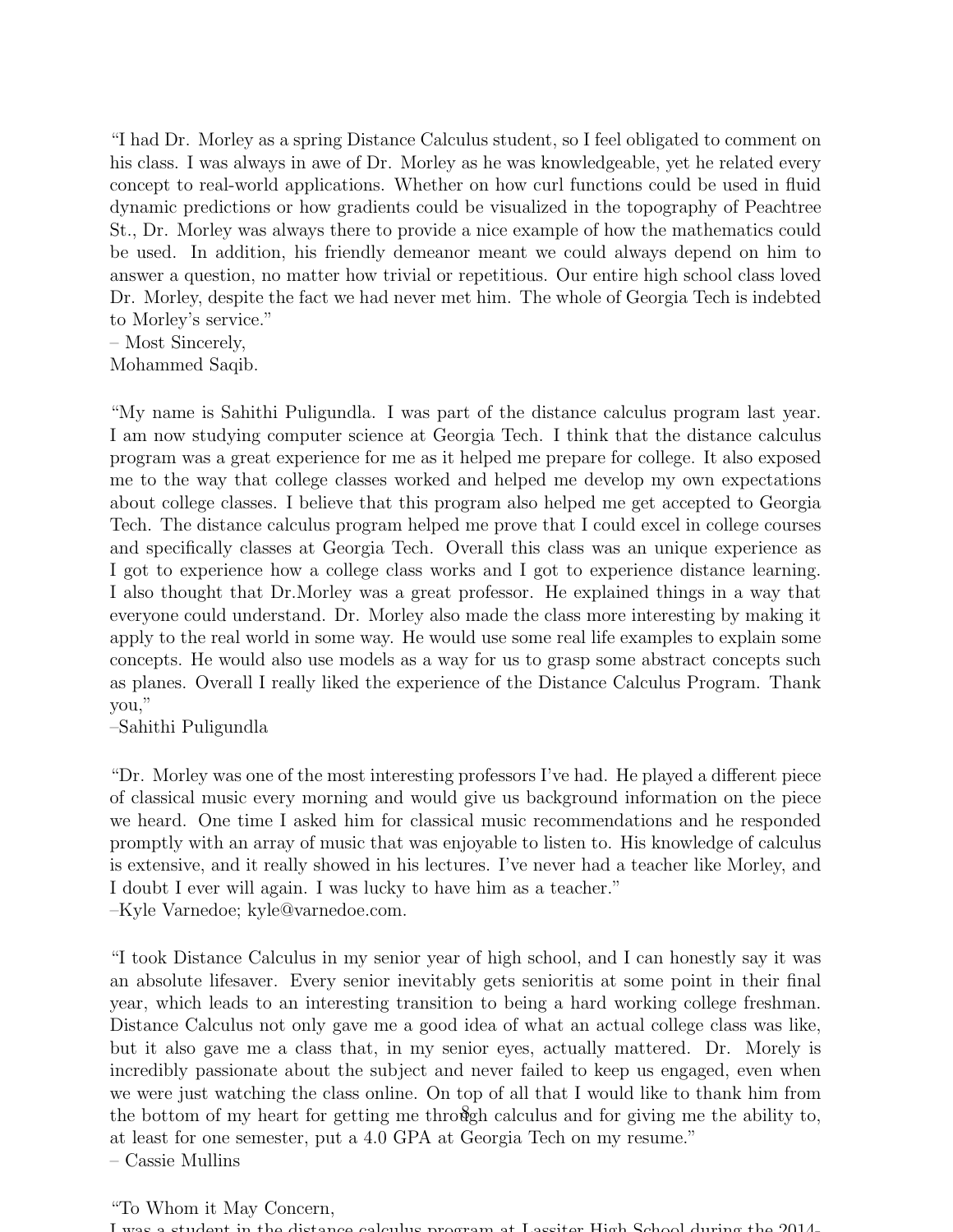–Emily Dunford Georgia Institute of Technology — 2019 Bachelor of Science in Biomedical Engineering.

"Hello,

I was a distance calculus student of Tom Morley's last year. He managed to make a difficult, rather dull, class into an interesting and manageable subject. Dr. Morley not only has a great sense of humor, which is nice for breaking up the monotony of a lecture, but also has unique ways of explaining things. If there were any questions, he would take the time to work multiple examples in multiple ways to make sure that we understood not only the math but the concept as well. Before we started any new kind of computation, he made sure to emphasize both the concept and the real world application of that concept this made it much easier to understand why I was spending money to watch his lectures. All in all, I would say that distance calculus was an invaluable experience that I would do again given the opportunity. Tom Morley is most qualified and deserving of this award. Thank you,"

– Hailee Scelsi

School of Chemistry and Biochemistry; Biochemistry Major GT '19

"Hello, I am writing in support of Dr. Morley in the running for an award that he is up for. I was a student in the Distance Calculus program from Gainesville High School, and my experiences with Dr. Morley were wonderful. Although learning through distance is difficult, I felt as though I had grasped the material exceptionally well due to Dr. Morley's wonderful teaching. He was able to explain clearly all of the topics to be covered in MATH 1052 and MATH 2401, and his explanation of homework problems was easy to understand. Dr. Morley was also easy to contact regarding questions about the course or homework problems, and along with my TA Greg Mayer, I felt as though all of my needs were adequately met in these courses. I definitely support Dr. Morley's receiving of the award. Thanks so much,"

– Pramoda Karnati.

"Hello! I've heard Tom Morley is up for an award, and you are receiving comments from his students. I am an individual from that population, and I'd like to say some things!

Tom Morley has surpassed the duties of a professor, to merely test the understanding of his respective students. He has put the concepts first, the mathematics first, as opposed to the mere logistics of a traditional classroom setting. Aside from instructing stimulating material, aside from displaying and inspiring a passion for his study, he has made me see mathematics as it truly and universally is, and in a much more rigorous way. That cannot be done by many, especially so early in my college experience."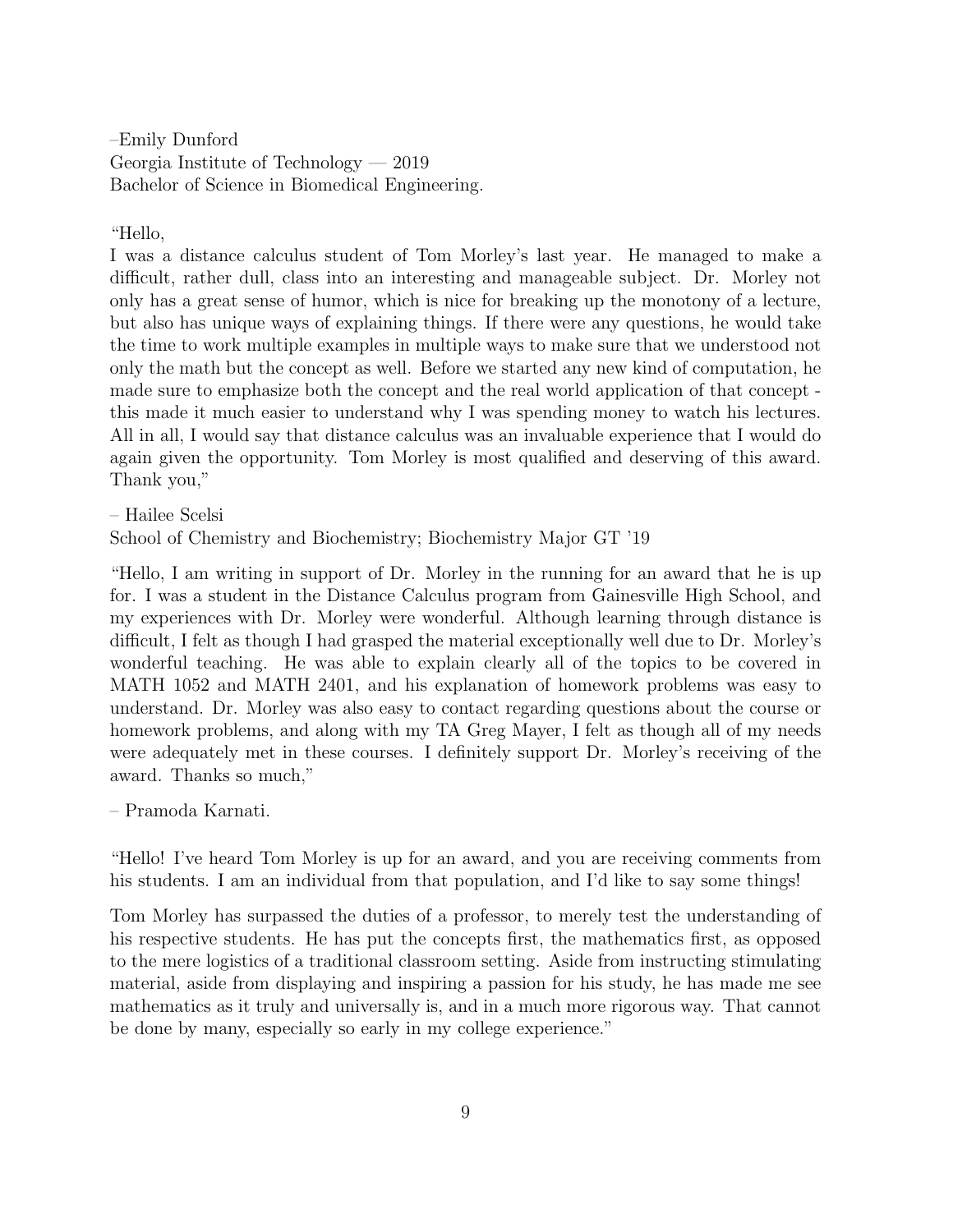– Chris Waites; cwaites10@gmail.com

From: Nicoara, Justin F; jnicoara11@gatech.edu

"The opportunity to take Distance Calculus is fantastic, especially since it's the only hard class for those intelligent seniors taking it. They can truly focus on Calculus if they take it as a senior. If you take it here at Georgia Tech, you have to worry about all your other hard classes as well."

– Justin Nicoara, Math 2401, Spring 2014.

From: Mackenzie Rideout ; mackenzieerideout@gmail.com

"Distance calculus was the best learning experience I have ever had the opportunity to participate in. It was a taste of how college classes were run and how the grading and rigor differed from high school. It also allowed me to get a good bit ahead in my classes. At the time I didn't realize how useful it would be to not have to take calculus in college, but I soon realized that what was manageable in high school became extremely overwhelming in college. This little bit extra head start helped me succeed my first semester here at Georgia tech. I enjoyed distance calculus very much and I appreciate the opportunity, thanks so much for putting in the effort for allowing students like me to succeed!"

– Mackenzie Rideout

From: Elizabeth Swiger; e.swiger1@gmail.com

"Distance Calculus was the best orientation to Georgia Tech I could have asked for: it prepared me for the rigor but also gave me confidence in a college class setting. More than that, it got me excited about Tech and was a significant factor in my deciding to come here for college. I would recommend the program to anyone interested in challenging themselves and taking their high school math curriculum to the next level!

Feel free to attach my name if you choose to use this quote, and thanks for being the professor that got me so excited about becoming a Yellow Jacket!"

– Elizabeth (Ellie) Swiger Industrial and Systems Engineering Zeta Tau Alpha Homecoming and Greek Week Chairman Georgia Institute of Technology e.swiger1@gmail.com

From: Dorothy Cannella ; dorothycannella@gmail.com

"This program was very beneficial, since it let me get ahead in my degree program by having 8 math credits finished. It also let me go on a GT study abroad program the summer after my freshman year, because I already had a GT GPA going into the application period."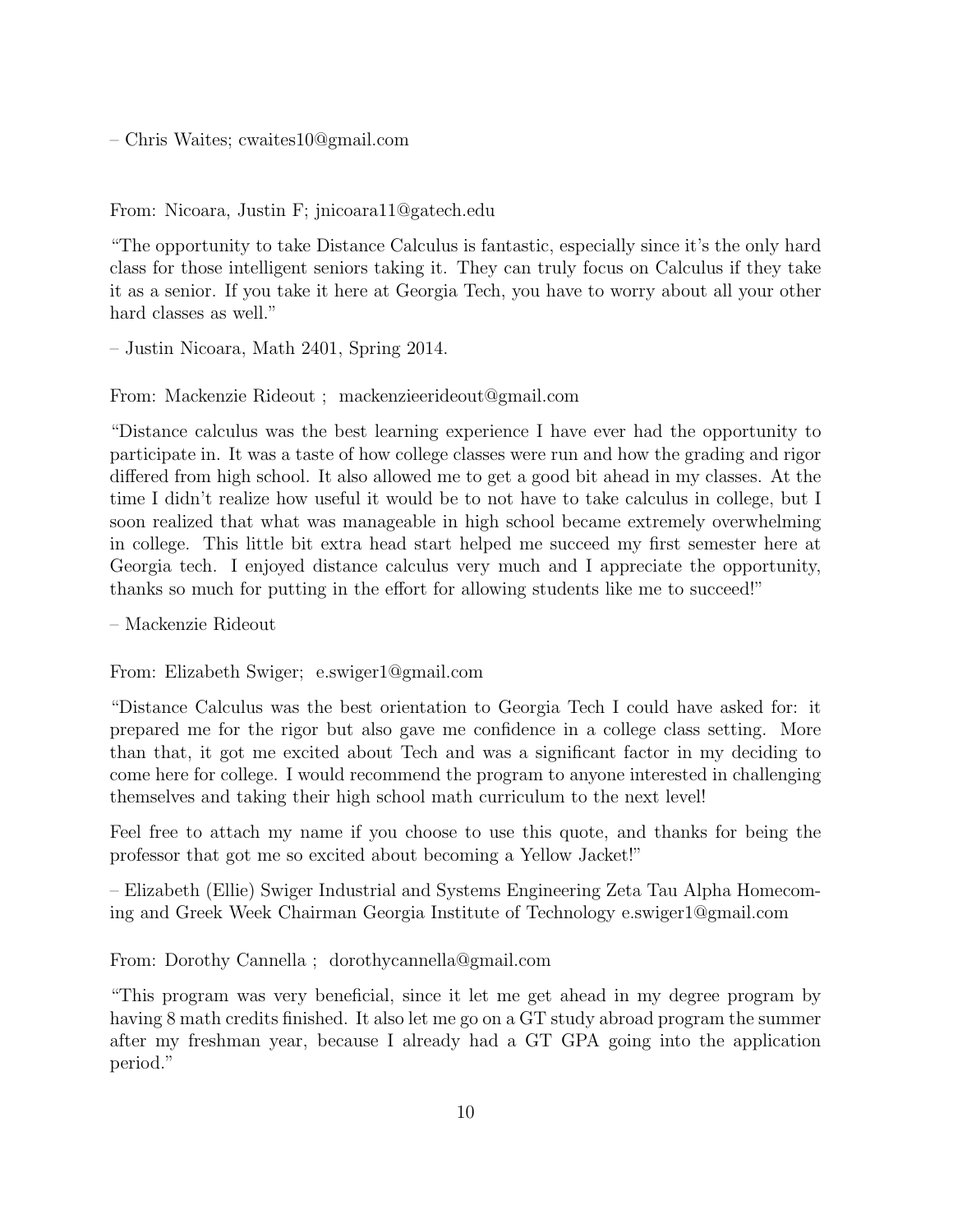– Dorothy Cannella.

From: Arnold Adel ; arnold.adel@gatech.edu

"Being exposed to distance calculus when I was in HS not only formed a strong basis for subsequent math classes, it also helped to tie in the ideas and concepts learned to applications pertinent to my major and other major related classes."

– Arnold Adel.

From: McCallum, Julianne ; julianne.mccallum@gatech.edu

Professor Morley,

I was a student in your 2401 class last Spring, and I'd like to say a few words about the effect that the Distance Calculus program has had on my academic experience.

The Distance Calculus program was a great opportunity to adjust to the impending college life, especially since statistically many Distance Calculus students go on to study at Georgia Tech. It challenged us by building extensions of the material that we learned in our own high school classrooms – all in the same classrooms, but more independently. As a former student of the program, not only was the experience of a college education – viable even via video calls – helpful, but also its academic credits. I have started my mathematics track here at Georgia Tech farther than a great percentage of my peers, giving myself room for a minor and other opportunities such as the International Plan, of which I am a participant.

– Julianne McCallum

From: niharullal@comcast.net

"This was easily the best class I've ever taken at Tech even though it was in high school. The thing that made it the best was Professor Tom Morley; he was just really fair and answered all your questions."

– student in MATH-2401 SPR14

From: Cory Bhowmik ; corybhowmik@gmail.com

"I love how the Distance Calculus program fully encourages high school students to succeed in mathematics at the college level–by offering lectures, review sessions, and office hours that are accessible yet challenging."

– Cory Bhowmik

From: Tiffany Dang ; tiff123d@gmail.com